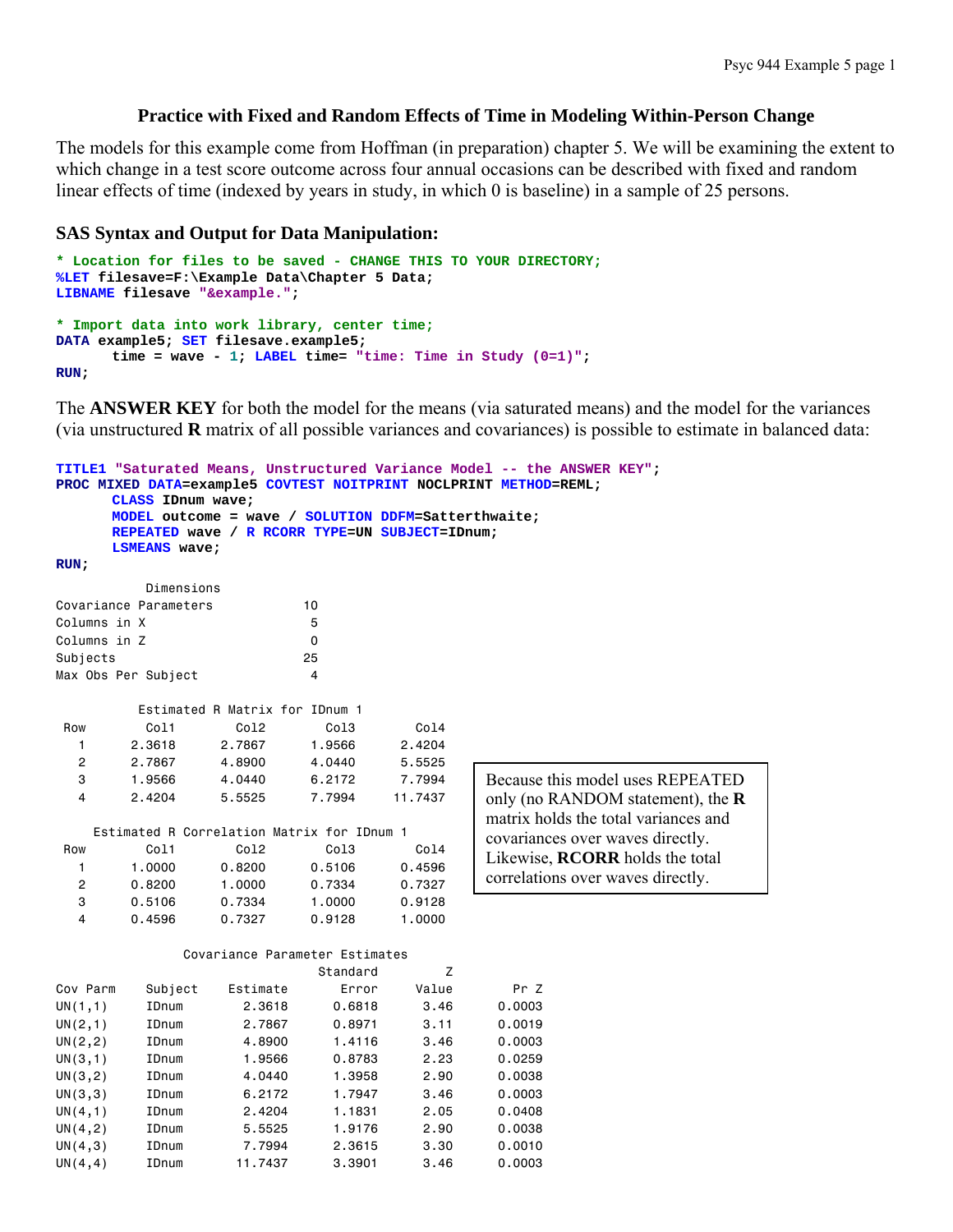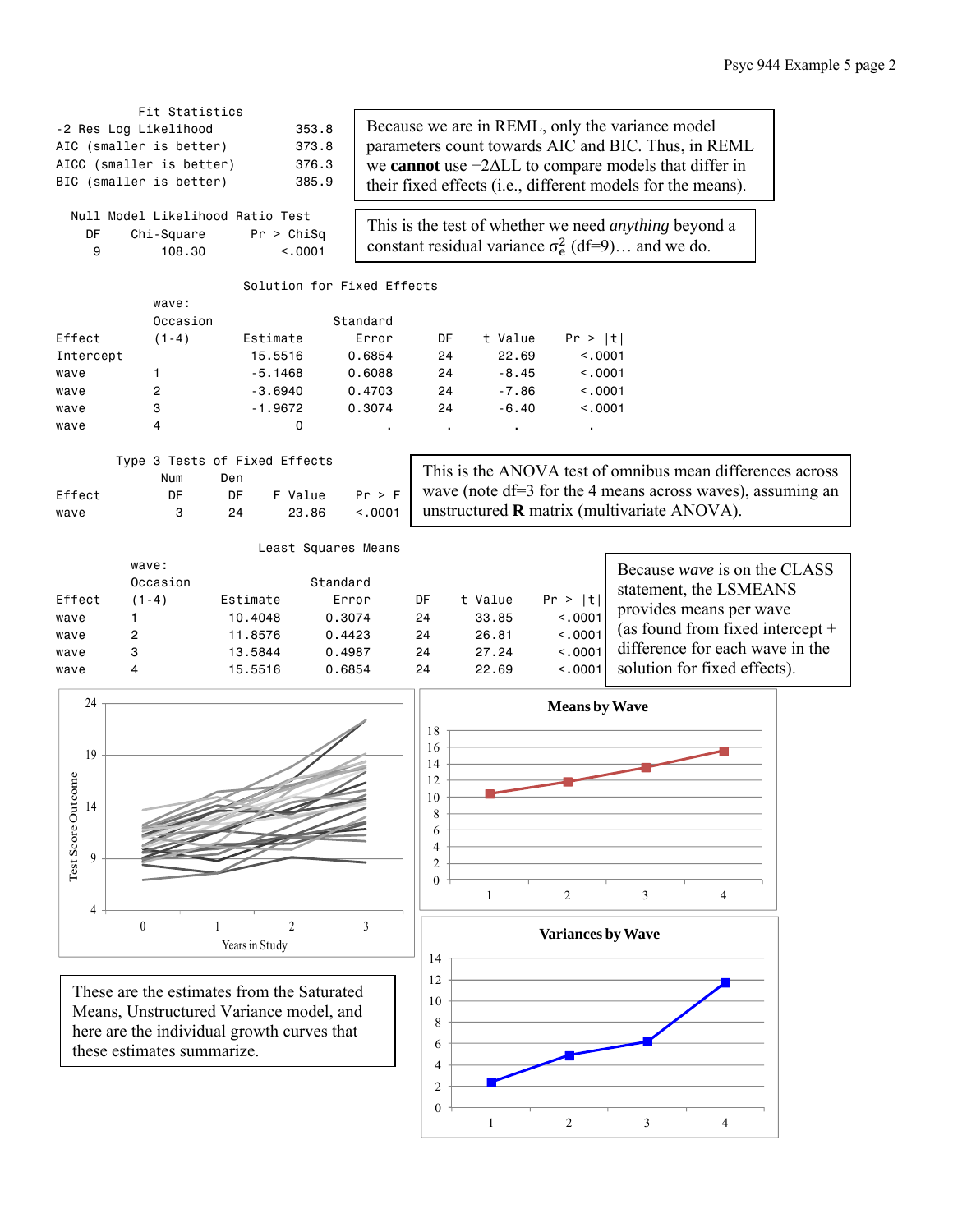If an unstructured R matrix was not possible to estimate, I'd still examine the answer key for the model for the means (via a saturated means model), but estimate a random intercept only (which should always be possible):

|                | CLASS IDnum wave;        | TITLE1 "Saturated Means, Random Intercept Variance Model -- MEANS ANSWER KEY";<br>PROC MIXED DATA=example5 COVTEST NOITPRINT NOCLPRINT METHOD=REML;    |                            |        |          |         |                                                           |  |
|----------------|--------------------------|--------------------------------------------------------------------------------------------------------------------------------------------------------|----------------------------|--------|----------|---------|-----------------------------------------------------------|--|
|                |                          | MODEL outcome = wave / SOLUTION DDFM=Satterthwaite;<br>RANDOM INTERCEPT / G V VCORR TYPE=UN SUBJECT=IDnum;<br>REPEATED wave / R TYPE=VC SUBJECT=IDnum; |                            |        |          |         |                                                           |  |
| RUN;           | LSMEANS wave;            |                                                                                                                                                        |                            |        |          |         |                                                           |  |
|                |                          | Estimated V Matrix for IDnum 1                                                                                                                         |                            |        |          |         |                                                           |  |
| Row            | Col1                     | Co12                                                                                                                                                   | Co13                       | Col4   |          |         |                                                           |  |
| 1              | 6.3032                   | 4.0933                                                                                                                                                 | 4.0933                     | 4.0933 |          |         |                                                           |  |
| 2              | 4.0933                   | 6.3032                                                                                                                                                 | 4.0933                     | 4.0933 |          |         |                                                           |  |
| 3              | 4.0933                   | 4.0933                                                                                                                                                 | 6.3032                     | 4.0933 |          |         |                                                           |  |
| 4              | 4.0933                   | 4.0933                                                                                                                                                 | 4.0933                     | 6.3032 |          |         |                                                           |  |
|                |                          | Estimated V Correlation Matrix for IDnum 1                                                                                                             |                            |        |          |         |                                                           |  |
| Row            | Col1                     | Col2                                                                                                                                                   | Col3                       | Col4   |          |         |                                                           |  |
| $\mathbf{1}$   | 1.0000                   | 0.6494                                                                                                                                                 | 0.6494                     | 0.6494 |          |         |                                                           |  |
| $\overline{c}$ | 0.6494                   | 1.0000                                                                                                                                                 | 0.6494                     | 0.6494 |          |         |                                                           |  |
| 3              | 0.6494                   | 0.6494                                                                                                                                                 | 1.0000                     | 0.6494 |          |         |                                                           |  |
| 4              | 0.6494                   | 0.6494                                                                                                                                                 | 0.6494                     | 1.0000 |          |         |                                                           |  |
|                |                          | Covariance Parameter Estimates                                                                                                                         |                            |        |          |         |                                                           |  |
|                |                          |                                                                                                                                                        | Standard                   | Ζ      |          |         |                                                           |  |
| Cov Parm       | Subject                  | Estimate                                                                                                                                               | Error                      | Value  | Pr > Z   |         |                                                           |  |
| UN(1,1)        | IDnum                    | 4.0933                                                                                                                                                 | 1.3443                     | 3.04   | 0.0012   |         |                                                           |  |
| wave           | IDnum                    | 2.2099                                                                                                                                                 | 0.3683                     | 6.00   | < .0001  |         |                                                           |  |
|                | Fit Statistics           |                                                                                                                                                        |                            |        |          |         |                                                           |  |
|                | -2 Res Log Likelihood    |                                                                                                                                                        | 412.5                      |        |          |         |                                                           |  |
|                | AIC (smaller is better)  |                                                                                                                                                        | 416.5                      |        |          |         |                                                           |  |
|                | AICC (smaller is better) |                                                                                                                                                        | 416.7                      |        |          |         |                                                           |  |
|                | BIC (smaller is better)  |                                                                                                                                                        | 419.0                      |        |          |         |                                                           |  |
| DF             | Chi-Square               | Null Model Likelihood Ratio Test<br>Pr > Chisq                                                                                                         |                            |        |          |         |                                                           |  |
| $\mathbf{1}$   | 49.51                    | < .0001                                                                                                                                                |                            |        |          |         |                                                           |  |
|                | wave:                    |                                                                                                                                                        | Solution for Fixed Effects |        |          |         |                                                           |  |
|                | Occasion                 |                                                                                                                                                        | Standard                   |        |          |         |                                                           |  |
| Effect         | $(1-4)$                  | Estimate                                                                                                                                               | Error                      | DF     | t Value  | Pr >  t |                                                           |  |
| Intercept      |                          | 15,5516                                                                                                                                                | 0.5021                     | 42.4   | 30.97    | < .0001 |                                                           |  |
| wave           |                          | $-5.1468$                                                                                                                                              | 0.4205                     | 72     | $-12.24$ | < .0001 |                                                           |  |
| wave           | 2                        | $-3.6940$                                                                                                                                              | 0.4205                     | 72     | $-8.79$  | < .0001 |                                                           |  |
| wave           | 3                        | $-1.9672$                                                                                                                                              | 0.4205                     | 72     | $-4.68$  | < .0001 |                                                           |  |
| wave           | 4                        | 0                                                                                                                                                      |                            |        |          | ٠       |                                                           |  |
|                |                          | Type 3 Tests of Fixed Effects                                                                                                                          |                            |        |          |         |                                                           |  |
|                | Num                      | Den                                                                                                                                                    |                            |        |          |         | This is the ANOVA test of omnibus mean differences across |  |
| Effect         | DF                       | DF<br>F Value                                                                                                                                          | $Pr$ > $F$                 |        |          |         | wave (note df=3 for the 4 means across waves), assuming a |  |
| wave           | 3                        | 72<br>55.82                                                                                                                                            | < .0001                    |        |          |         | random intercept only (CS V matrix; univariate ANOVA).    |  |
|                |                          |                                                                                                                                                        | Least Squares Means        |        |          |         |                                                           |  |
|                | wave:                    |                                                                                                                                                        |                            |        |          |         |                                                           |  |
|                | Occasion                 |                                                                                                                                                        | Standard                   |        |          |         |                                                           |  |
| Effect         | $(1-4)$                  | Estimate                                                                                                                                               | Error                      | DF     | t Value  | Pr >  t |                                                           |  |
| wave           | 1.                       | 10.4048                                                                                                                                                | 0.5021                     | 42.4   | 20.72    | < .0001 |                                                           |  |
| wave           | 2                        | 11.8576                                                                                                                                                | 0.5021                     | 42.4   | 23.62    | < .0001 |                                                           |  |
| wave           | 3                        | 13.5844                                                                                                                                                | 0.5021                     | 42.4   | 27.05    | < .0001 |                                                           |  |
| wave           | 4                        | 15.5516                                                                                                                                                | 0.5021                     | 42.4   | 30.97    | < .0001 |                                                           |  |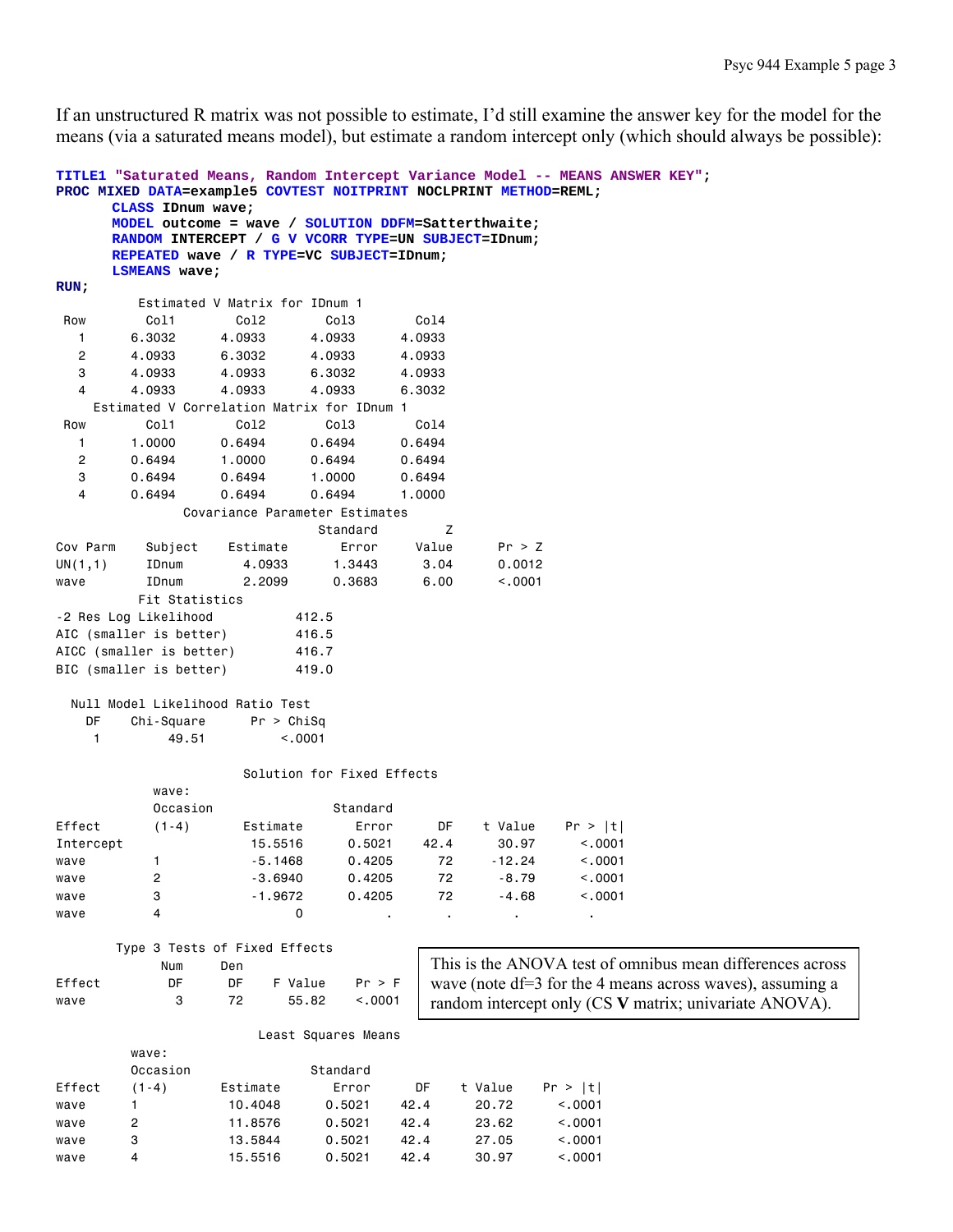# **5.1: Empty Means, Random Intercept Model**

|                     |                          | <u>э.т. етриу ivieans, каполн пиетсери widdel</u>                                                     |                                            |         |         |                                                        |
|---------------------|--------------------------|-------------------------------------------------------------------------------------------------------|--------------------------------------------|---------|---------|--------------------------------------------------------|
|                     |                          | TITLE1 "Eq 5.1: Empty Means, Random Intercept Model";                                                 | Level 1:<br>$y_{ti} = \beta_{0i} + e_{ti}$ |         |         |                                                        |
| <b>METHOD=REML;</b> |                          | PROC MIXED DATA=example5 COVTEST NOITPRINT NOCLPRINT                                                  |                                            |         |         | Level 2:<br>$\beta_{0i} = \gamma_{00} + U_{0i}$        |
|                     | CLASS IDnum wave;        |                                                                                                       |                                            |         |         | Composite: $y_{ti} = (\gamma_{00} + U_{0i}) + e_{ti}$  |
|                     |                          | MODEL outcome = / SOLUTION DDFM=Satterthwaite:<br>RANDOM INTERCEPT / G V VCORR TYPE=UN SUBJECT=IDnum; |                                            |         |         |                                                        |
|                     |                          | REPEATED wave / R TYPE=VC SUBJECT=IDnum;                                                              |                                            |         |         |                                                        |
| $RUN$ ;             |                          |                                                                                                       |                                            |         |         |                                                        |
|                     |                          |                                                                                                       |                                            |         |         |                                                        |
|                     |                          | Estimated R Matrix for IDnum 1                                                                        |                                            |         |         |                                                        |
| Row                 | Col1                     | Col <sub>2</sub>                                                                                      | Col3                                       | Col4    |         |                                                        |
| 1<br>2              | 7.0554                   | 7.0554                                                                                                |                                            |         |         |                                                        |
| 3                   |                          |                                                                                                       | 7.0554                                     |         |         |                                                        |
| 4                   |                          |                                                                                                       |                                            | 7.0554  |         |                                                        |
|                     |                          |                                                                                                       |                                            |         |         |                                                        |
|                     |                          | Estimated G Matrix                                                                                    |                                            |         |         |                                                        |
|                     |                          | IDnum:                                                                                                |                                            |         |         |                                                        |
| Row                 | Effect                   | Person ID<br>number                                                                                   | Col1                                       |         |         |                                                        |
| $\mathbf{1}$        | Intercept                | $\mathbf{1}$                                                                                          | 2.8819                                     |         |         |                                                        |
|                     |                          |                                                                                                       |                                            |         |         |                                                        |
|                     |                          | Estimated V Matrix for IDnum 1                                                                        |                                            |         |         | Because this model uses the REPEATED and               |
| Row                 | Col1                     | Col <sub>2</sub>                                                                                      | Col3                                       | Col4    |         | RANDOM statements, the V matrix holds the              |
| 1                   | 9.9373                   | 2.8819                                                                                                | 2.8819                                     | 2.8819  |         | total variances and covariances over waves             |
| 2                   | 2.8819                   | 9.9373                                                                                                | 2.8819                                     | 2.8819  |         | (from putting $G$ and $R$ back together through        |
| 3                   | 2.8819                   | 2.8819                                                                                                | 9.9373                                     | 2.8819  |         | the <b>Z</b> matrix). Likewise, <b>VCORR</b> holds the |
| $\overline{4}$      | 2.8819                   | 2.8819                                                                                                | 2.8819                                     | 9.9373  |         | total correlations over waves.                         |
|                     |                          | Estimated V Correlation Matrix for IDnum 1                                                            |                                            |         |         |                                                        |
| Row                 | Col1                     | Col2                                                                                                  | Col3                                       | Co14    |         |                                                        |
| 1                   | 1.0000                   | 0.2900                                                                                                | 0.2900                                     | 0.2900  |         | VCORR provides the ICC as: IntVar/TotalVar             |
| 2                   | 0.2900                   | 1.0000                                                                                                | 0.2900                                     | 0.2900  |         |                                                        |
| 3                   | 0.2900                   | 0.2900                                                                                                | 1.0000                                     | 0.2900  |         |                                                        |
| 4                   | 0.2900                   | 0.2900                                                                                                | 0.2900                                     | 1.0000  |         |                                                        |
|                     |                          | Covariance Parameter Estimates                                                                        |                                            |         |         |                                                        |
|                     |                          |                                                                                                       | Standard                                   | Z       |         |                                                        |
| Cov Parm            | Subject                  | Estimate                                                                                              | Error                                      | Value   | Pr > Z  |                                                        |
| UN(1,1)             | IDnum                    | 2.8819                                                                                                | 1.3717                                     | 2.10    |         | 0.0178 Random intercept variance in G                  |
| wave                | IDnum                    | 7.0554                                                                                                | 1.1521                                     | 6.12    | < .0001 | Residual variance in R                                 |
|                     | Fit Statistics           |                                                                                                       |                                            |         |         |                                                        |
|                     | -2 Res Log Likelihood    |                                                                                                       | 502.2                                      |         |         |                                                        |
|                     | AIC (smaller is better)  |                                                                                                       | 506.2                                      |         |         |                                                        |
|                     | AICC (smaller is better) |                                                                                                       | 506.3                                      |         |         |                                                        |
|                     | BIC (smaller is better)  |                                                                                                       | 508.7                                      |         |         |                                                        |
|                     |                          | Null Model Likelihood Ratio Test                                                                      |                                            |         |         |                                                        |
| DF                  | Chi-Square               | Pr > Chisq                                                                                            |                                            |         |         | This is the test of whether we need the random         |
| 1                   | 9.79                     |                                                                                                       | 0.0018                                     |         |         | intercept variance (so $df=1$ ) and we do.             |
|                     |                          | Solution for Fixed Effects                                                                            |                                            |         |         |                                                        |
|                     |                          | Standard                                                                                              |                                            |         |         |                                                        |
| Effect              | Estimate                 | Error                                                                                                 | DF                                         | t Value | Pr >  t |                                                        |
| Intercept           | 12.8496                  | 0.4311                                                                                                | 24                                         | 29.81   |         | <.0001 This is gamma00                                 |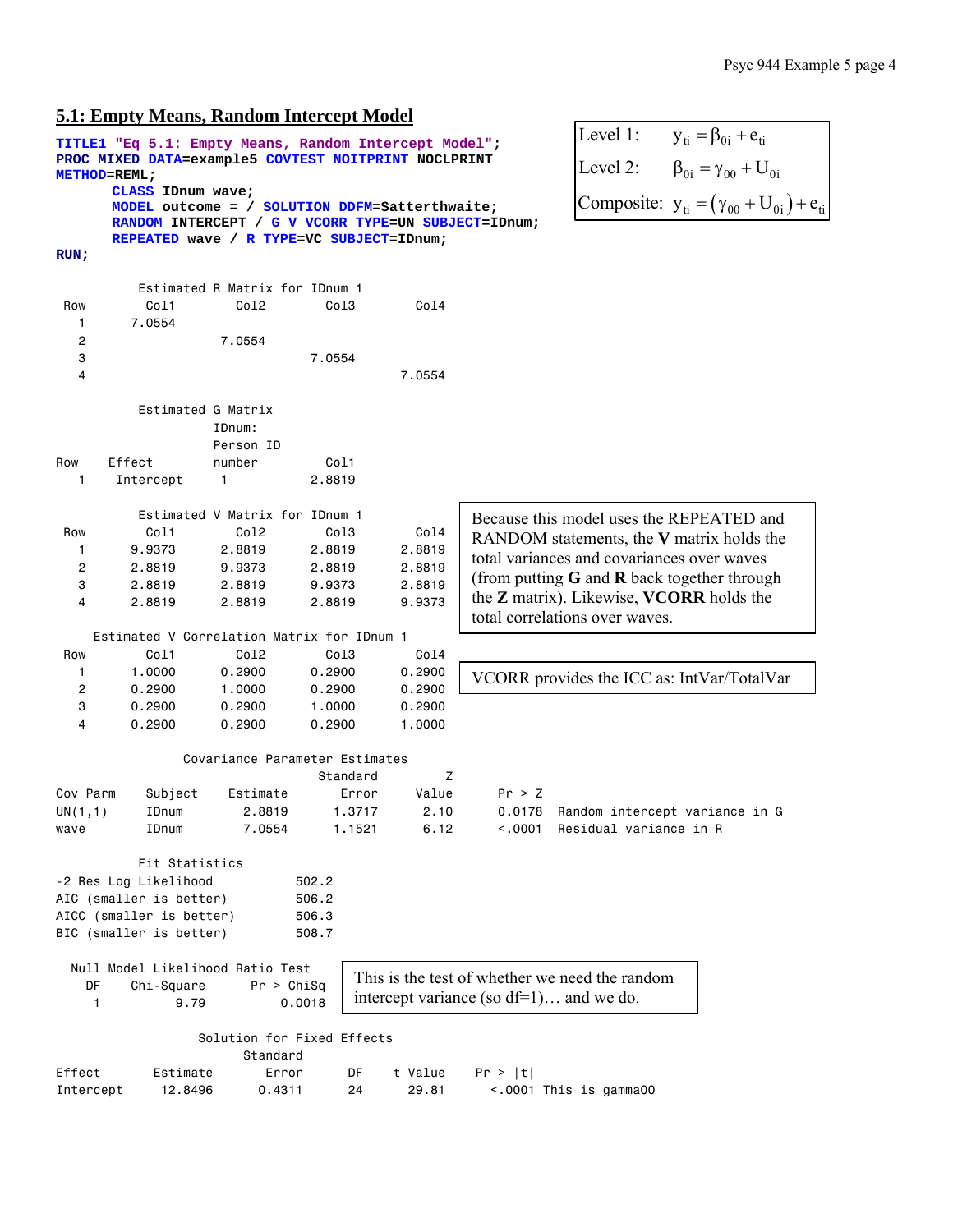## **5.3: Fixed Linear Time, Random Intercept Model**

```
TITLE1 "Eq 5.3: Fixed Linear Time, Random Intercept Model"; 
PROC MIXED DATA=example5 COVTEST NOITPRINT NOCLPRINT 
METHOD=REML; 
   CLASS IDnum wave; 
   MODEL outcome = time / SOLUTION DDFM=Satterthwaite; 
   RANDOM INTERCEPT / G V VCORR TYPE=UN SUBJECT=IDnum; 
   REPEATED wave / R TYPE=VC SUBJECT=IDnum; 
   ESTIMATE "Intercept at Time 0" int 1 time 0; 
   ESTIMATE "Intercept at Time 1" int 1 time 1; 
   ESTIMATE "Intercept at Time 2" int 1 time 2; 
   ESTIMATE "Intercept at Time 3" int 1 time 3; 
RUN; 
                                                                       Level 1: y_{ti} = \beta_{0i} + \beta_{1i} (\text{Time}_{ti}) + e_{ti}Composite: y_{ti} = (\gamma_{00} + U_{0i}) + \gamma_{10} (\text{Time}_{ti}) + e_{ti}Level 2: \beta_{0i} = \gamma_{00} + U_{0i}\beta_{1i} = \gamma_{10}
```
Note the two different versions of the "time" variable in the syntax. Both are necessary here because they do different things. "**Wave**" is treated as a **categorical** predictor, and its role is to structure the **R** matrix in the event of missing data. Therefore, "wave" goes on the CLASS and REPEATED statements. In contrast, "**time**" is treated as a **continuous** predictor, and its role is to index linear effects of time (and it is centered such that wave  $1 =$  time 0). Accordingly, in the ESTIMATE statements, only one value after "time" is needed.

|                                   |                                            | Estimated R Matrix for IDnum 1 |          |                                          | After controlling for the fixed linear effect of time, the                         |  |  |  |
|-----------------------------------|--------------------------------------------|--------------------------------|----------|------------------------------------------|------------------------------------------------------------------------------------|--|--|--|
| Row                               | Col1                                       | Co12                           | Col3     | Co14                                     | residual variance was reduced from $\sigma_e^2 = 7.06$ in the empty                |  |  |  |
| 1                                 | 2.1725                                     |                                |          |                                          | means, random intercept model to $\sigma_e^2 = 2.17$ in this model.                |  |  |  |
| 2                                 |                                            | 2.1725                         |          |                                          |                                                                                    |  |  |  |
| 3                                 |                                            |                                | 2.1725   |                                          | This is a reduction of $(7.06 - 2.17) / 7.06 = .69$ (or 69% of                     |  |  |  |
| 4                                 |                                            |                                |          | 2.1725                                   | the residual variance is accounted for by a fixed linear time).                    |  |  |  |
|                                   | Estimated G Matrix                         |                                |          |                                          |                                                                                    |  |  |  |
|                                   |                                            | IDnum:                         |          |                                          | However, the random intercept variance actually increased                          |  |  |  |
|                                   |                                            | Person ID                      |          |                                          | from 2.88 to 4.10. This is because of how $\tau_{U_0}^2$ is found:                 |  |  |  |
| Row                               | Effect                                     | number                         | Col1     |                                          |                                                                                    |  |  |  |
| 1                                 | Intercept                                  | 1                              | 4.1026   |                                          | true $\tau_{U_0}^2$ = observed $\tau_{U_0}^2$ – $(\sigma_e^2/n)$                   |  |  |  |
|                                   |                                            |                                |          |                                          | So reducing $\sigma_e^2$ will make $\tau_{U_0}^2$ increase.                        |  |  |  |
|                                   |                                            | Estimated V Matrix for IDnum 1 |          |                                          |                                                                                    |  |  |  |
| Row                               | Col1                                       | Co12                           | Co13     | Col4                                     |                                                                                    |  |  |  |
| 1                                 | 6.2751                                     | 4.1026                         | 4.1026   | 4.1026                                   |                                                                                    |  |  |  |
| 2                                 | 4.1026                                     | 6.2751                         | 4.1026   | 4.1026                                   |                                                                                    |  |  |  |
| 3                                 | 4.1026                                     | 4.1026                         | 6.2751   | 4.1026                                   |                                                                                    |  |  |  |
| 4                                 | 4.1026                                     | 4.1026                         | 4.1026   | 6.2751                                   |                                                                                    |  |  |  |
|                                   | Estimated V Correlation Matrix for IDnum 1 |                                |          |                                          |                                                                                    |  |  |  |
| Row                               | Col1                                       | Col2                           | Col3     | Col4                                     |                                                                                    |  |  |  |
| 1                                 | 1.0000                                     | 0.6538                         | 0.6538   | 0.6538                                   |                                                                                    |  |  |  |
| 2                                 | 0.6538                                     | 1.0000                         | 0.6538   | 0.6538                                   |                                                                                    |  |  |  |
| 3                                 | 0.6538                                     | 0.6538                         | 1.0000   | 0.6538                                   |                                                                                    |  |  |  |
| 4                                 | 0.6538                                     | 0.6538                         | 0.6538   | 1.0000                                   |                                                                                    |  |  |  |
|                                   |                                            | Covariance Parameter Estimates |          |                                          |                                                                                    |  |  |  |
|                                   |                                            |                                | Standard | z                                        |                                                                                    |  |  |  |
| Cov Parm                          | Subject                                    | Estimate                       | Error    | Value                                    | Pr > Z                                                                             |  |  |  |
| UN(1,1)                           | IDnum                                      | 4.1026                         | 1.3441   | 3.05                                     | 0.0011 Random intercept variance in G                                              |  |  |  |
| wave                              | IDnum                                      | 2.1725                         | 0.3572   | 6.08                                     | <.0001 Residual variance in R                                                      |  |  |  |
|                                   |                                            |                                |          |                                          |                                                                                    |  |  |  |
|                                   | Fit Statistics                             |                                |          |                                          |                                                                                    |  |  |  |
|                                   | -2 Res Log Likelihood                      |                                | 415.1    |                                          | Are we allowed to examine the $-2\Delta LL$ to see if adding a fixed linear effect |  |  |  |
|                                   | AIC (smaller is better)                    |                                | 419.1    |                                          | of time improved model fit in REML? If not, what do we do instead?                 |  |  |  |
| AICC (smaller is better)<br>419.2 |                                            |                                |          |                                          |                                                                                    |  |  |  |
|                                   | BIC (smaller is better)                    |                                | 421.5    |                                          |                                                                                    |  |  |  |
|                                   |                                            |                                |          |                                          |                                                                                    |  |  |  |
|                                   | Null Model Likelihood Ratio Test           |                                |          |                                          | This tests whether we need the random intercept                                    |  |  |  |
| DF<br>Chi-Square<br>Pr > Chisq    |                                            |                                |          | variance (so $df=1$ ) and we (still) do. |                                                                                    |  |  |  |
| 1<br>< .0001<br>51.12             |                                            |                                |          |                                          |                                                                                    |  |  |  |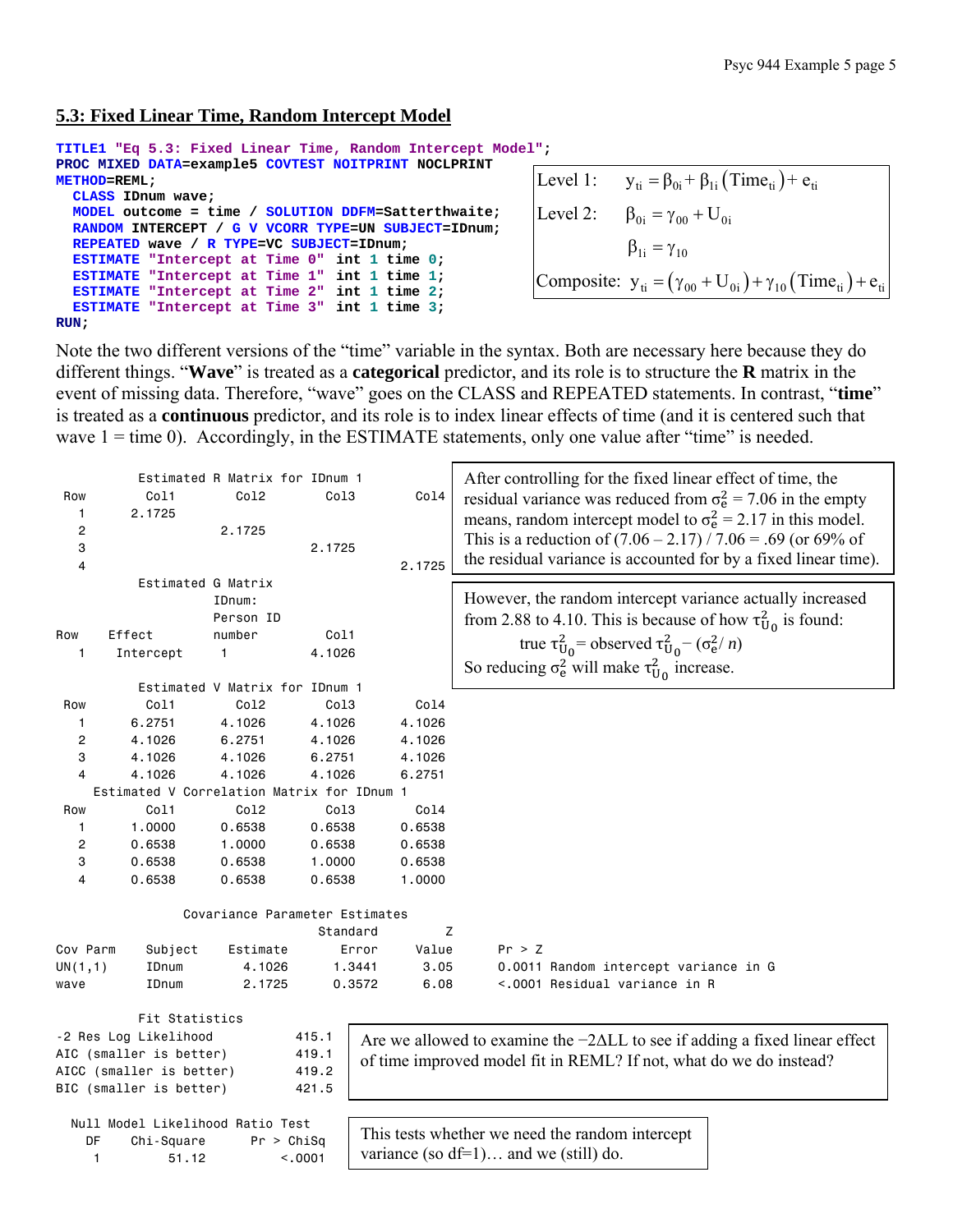| Estimates $\rightarrow$ These are the predicted outcome means from a fixed linear model |
|-----------------------------------------------------------------------------------------|
|                                                                                         |
|                                                                                         |
|                                                                                         |
|                                                                                         |
|                                                                                         |
|                                                                                         |
|                                                                                         |

**\_\_\_\_\_\_\_\_\_\_\_\_\_\_\_\_\_\_\_\_\_\_\_\_\_\_\_\_\_\_\_\_\_\_\_\_\_\_\_\_\_\_\_\_\_\_\_\_\_\_\_\_\_\_\_\_\_\_\_\_\_\_\_\_\_\_\_\_\_\_\_\_\_\_\_\_\_\_\_\_\_\_\_\_\_\_\_\_\_**

Level 1:  $y_{ti} = \beta_{0i} + \beta_{1i} (\text{Time}_{ti}) + e_{ti}$ 

Level 2:  $\beta_{0i} = \gamma_{00} + U_{0i}$ 

### **5.5: Random Linear Time Model**

```
TITLE1 "Eq 5.5: Random Linear Time Model"; 
PROC MIXED DATA=example5 COVTEST NOITPRINT
NOCLPRINT METHOD=REML; 
   CLASS IDnum wave; 
   MODEL outcome = time / SOLUTION DDFM=Satterthwaite; 
   RANDOM INTERCEPT time / G V GCORR VCORR TYPE=UN SUBJECT=IDnum; 
   REPEATED wave / R TYPE=VC SUBJECT=IDnum; 
   ESTIMATE "Intercept at Time 0" int 1 time 0; 
   ESTIMATE "Intercept at Time 1" int 1 time 1; 
   ESTIMATE "Intercept at Time 2" int 1 time 2; 
   ESTIMATE "Intercept at Time 3" int 1 time 3; 
RUN; 
                                                         Composite: y_{ti} = (\gamma_{00} + U_{0i}) + (\gamma_{10} + U_{1i}) (Time_{ti}) + e_{ti}\beta_{1i} = \gamma_{10} + U_{1i}
```
Note that the "time" variable gets included in the RANDOM statement, not "wave"—including "wave" would result in model non-convergence, because it would try to estimate a random slope variance for each possible difference between waves (instead of a single variance for a continuous random slope through all the waves).

| Row<br>$\mathbf{2}$<br>3<br>4 | Col1<br>0.6986    | Estimated R Matrix for IDnum 1<br>Co12<br>0.6986<br>Estimated G Matrix | Co13<br>0.6986    | Co14<br>0.6986    | After adding a random linear effect of time, the residual<br>variance is smaller, but it is not correct to say that it has<br>been reduced. Random effects do not explain variance; they<br>simply re-allocate it. Here, this means that part of what was<br>residual is now individual differences in the linear effect of<br>time as a new pile of variance in the G matrix below. |
|-------------------------------|-------------------|------------------------------------------------------------------------|-------------------|-------------------|--------------------------------------------------------------------------------------------------------------------------------------------------------------------------------------------------------------------------------------------------------------------------------------------------------------------------------------------------------------------------------------|
|                               |                   | IDnum:                                                                 |                   |                   |                                                                                                                                                                                                                                                                                                                                                                                      |
|                               |                   | Person ID                                                              |                   |                   |                                                                                                                                                                                                                                                                                                                                                                                      |
| Row                           | Effect            | number                                                                 | Co11              | Col2              |                                                                                                                                                                                                                                                                                                                                                                                      |
| 2                             | Intercept<br>time |                                                                        | 2.2624<br>0.05454 | 0.05454<br>0.9089 | The G matrix provides the variances and covariances of the<br>individual random effects. Now $G$ is a 2x2 matrix because<br>we have 2 random effects (intercept, linear slope).                                                                                                                                                                                                      |
|                               |                   | Estimated G Correlation Matrix                                         |                   |                   |                                                                                                                                                                                                                                                                                                                                                                                      |
|                               |                   | IDnum:<br>Person ID                                                    |                   |                   | The <b>GCORR</b> matrix provides the correlation(s) among the<br>individual random effects. Here, the individual intercepts                                                                                                                                                                                                                                                          |
| Row                           | Effect            | number                                                                 | Co11              | Co12              | and slopes are correlated $r = .04$ .                                                                                                                                                                                                                                                                                                                                                |
|                               | Intercept         |                                                                        | 1,0000            | 0.03803           |                                                                                                                                                                                                                                                                                                                                                                                      |
| 2                             | time              |                                                                        | 0.03803           | 1,0000            |                                                                                                                                                                                                                                                                                                                                                                                      |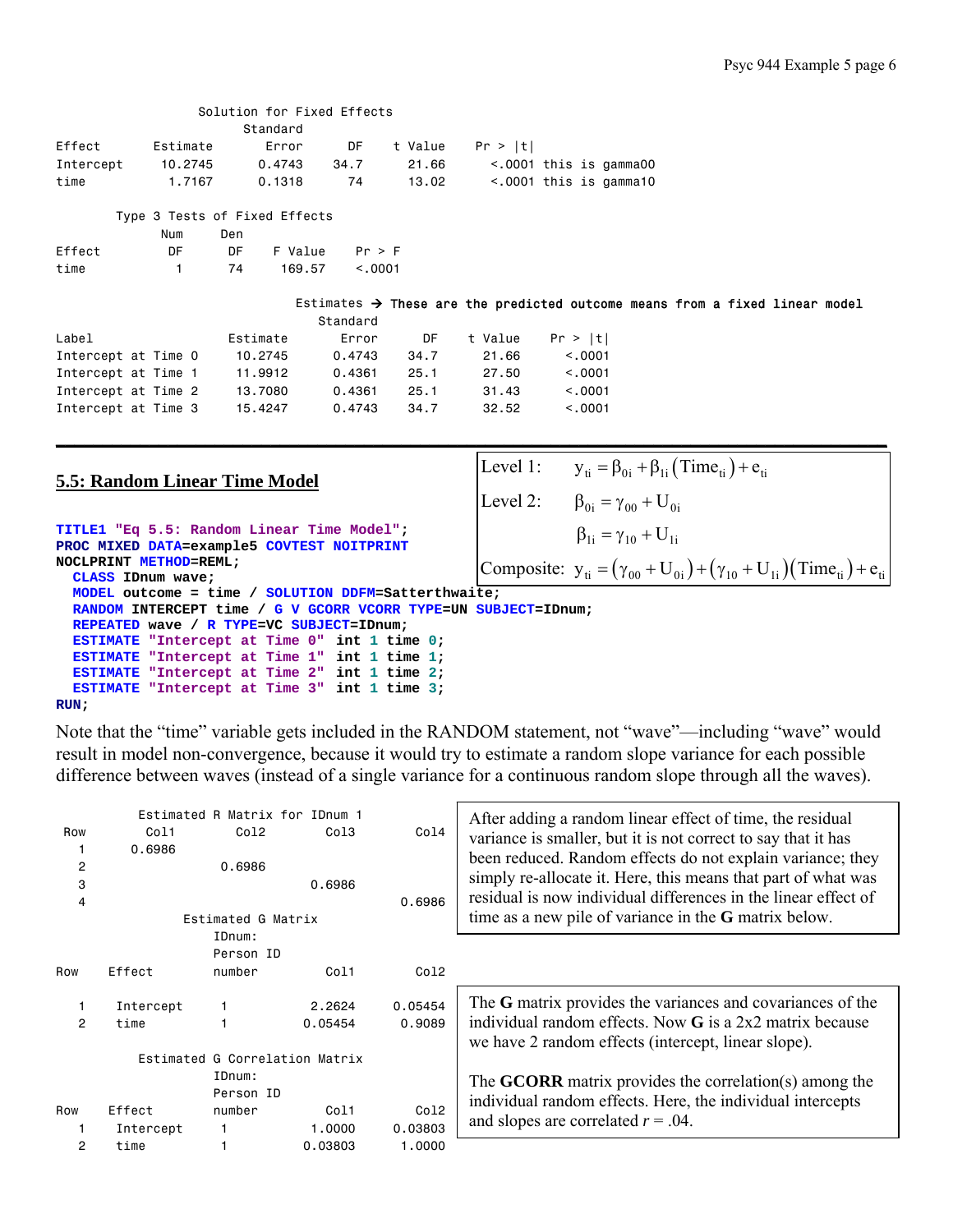|                |                                               | Estimated V Matrix for IDnum 1             |                  |            |                                                                                                       |
|----------------|-----------------------------------------------|--------------------------------------------|------------------|------------|-------------------------------------------------------------------------------------------------------|
| Row            | Col1                                          | Co12                                       | Col3             | Col4       |                                                                                                       |
| 1              | 2.9611                                        | 2.3170                                     | 2.3715           | 2.4260     |                                                                                                       |
| 2              | 2.3170                                        | 3.9790                                     | 4.2438           | 5.2073     | The V matrix holds the total variances and                                                            |
| 3              | 2.3715                                        | 4.2438                                     | 6.8148           | 7.9885     | covariances over waves (from putting $G$ and $R$                                                      |
| 4              | 2.4260                                        | 5.2073                                     | 7.9885           | 11,4684    | back together through the $Z$ matrix). Likewise,                                                      |
|                |                                               |                                            |                  |            |                                                                                                       |
|                |                                               | Estimated V Correlation Matrix for IDnum 1 |                  |            | <b>VCORR</b> holds the total correlations over                                                        |
| Row            | Col1                                          | Co12                                       | Col3             | Col4       | waves. Note that all of these are now predicted                                                       |
| 1              | 1.0000                                        | 0.6750                                     | 0.5279           | 0.4163     | to differ as a function of which wave it is (see                                                      |
| $\overline{2}$ | 0.6750                                        | 1.0000                                     | 0.8150           | 0.7709     | table 5.2 for a description of how this works).                                                       |
| 3              | 0.5279                                        | 0.8150                                     | 1.0000           | 0.9036     |                                                                                                       |
| 4              | 0.4163                                        | 0.7709                                     | 0.9036           | 1.0000     |                                                                                                       |
|                |                                               |                                            |                  |            |                                                                                                       |
|                |                                               | Covariance Parameter Estimates             |                  |            |                                                                                                       |
|                |                                               |                                            |                  |            |                                                                                                       |
|                |                                               |                                            | Standard         | Z<br>Value |                                                                                                       |
| Cov Parm       | Subject                                       | Estimate                                   | Error            |            | Pr Z                                                                                                  |
| UN(1,1)        | IDnum                                         | 2.2624                                     | 0.8003           | 2.83       | 0.0023 Random intercept variance in G                                                                 |
| UN(2,1)        | IDnum                                         | 0.05454                                    | 0.3507           | 0.16       | 0.8764 Random intercept-slope covariance in G                                                         |
| UN(2, 2)       | IDnum                                         | 0.9089                                     | 0.3040           | 2.99       | 0.0014 Random linear slope variance in G                                                              |
| wave           | IDnum                                         | 0.6986                                     | 0.1397           | 5.00       | <.0001 Residual variance in R                                                                         |
|                |                                               |                                            |                  |            |                                                                                                       |
|                | Fit Statistics                                |                                            |                  |            | Are we allowed to examine the $-2\Delta LL$ to see if adding a random linear                          |
|                | -2 Res Log Likelihood                         |                                            | 366.7            |            |                                                                                                       |
|                | AIC (smaller is better)                       |                                            | 374.7            |            | effect of time improved model fit in REML? If so, how many model                                      |
|                | AICC (smaller is better)                      |                                            | 375.2            |            | parameters have we added?                                                                             |
|                | BIC (smaller is better)                       |                                            | 379.6            |            |                                                                                                       |
|                |                                               |                                            |                  |            |                                                                                                       |
|                |                                               | Null Model Likelihood Ratio Test           |                  |            | This tests whether we need <i>anything</i> in the <b>G</b> matrix (so $df=3$ ). Note this             |
| DF             | Chi-Square                                    | Pr > Chisq                                 |                  |            | does NOT tell us if we need the random linear time slope specifically!                                |
| 3              | 99.47                                         |                                            | < .0001          |            |                                                                                                       |
|                |                                               |                                            |                  |            |                                                                                                       |
|                |                                               | Solution for Fixed Effects                 |                  |            |                                                                                                       |
|                |                                               | Standard                                   |                  |            |                                                                                                       |
| Effect         | Estimate                                      | Error                                      | DF               | t Value    | Pr >  t                                                                                               |
| Intercept      | 10.2745                                       | 0.3318                                     | 24               | 30.97      | $< .0001$ this is gamma00                                                                             |
| time           | 1.7167                                        | 0.2048                                     | 24               | 8.38       | <.0001 this is gamma10                                                                                |
|                |                                               |                                            |                  |            |                                                                                                       |
|                |                                               | Type 3 Tests of Fixed Effects              |                  |            |                                                                                                       |
|                | Num                                           | Den                                        |                  |            |                                                                                                       |
| Effect         | DF                                            | F Value<br>DF                              | Pr > F           |            |                                                                                                       |
| time           | 1                                             | 24                                         | 70.26<br>< .0001 |            |                                                                                                       |
|                |                                               |                                            |                  |            |                                                                                                       |
|                |                                               |                                            |                  |            | Estimates $\rightarrow$ These are the predicted outcome means from a random linear model              |
|                |                                               |                                            | Standard         |            |                                                                                                       |
| Label          |                                               |                                            |                  |            |                                                                                                       |
|                |                                               | Estimate                                   | Error            | DF         | t Value<br>Pr >  t                                                                                    |
|                | Intercept at Time 0                           | 10.2745                                    | 0.3318           | 24         | 30.97<br>< .0001                                                                                      |
|                | Intercept at Time 1                           | 11.9912                                    | 0.3736           | 24         | 32.09<br>< .0001                                                                                      |
|                | Intercept at Time 2                           | 13.7080                                    | 0.5030           | 24         | 27.25<br>< .0001                                                                                      |
|                | Intercept at Time 3                           | 15.4247                                    | 0.6711           | 24         | 22.98<br>< 0.0001                                                                                     |
|                |                                               |                                            |                  |            |                                                                                                       |
|                |                                               |                                            |                  |            | We can use the model estimates to calculate 95% random effects confidence intervals that describe the |
|                |                                               |                                            |                  |            |                                                                                                       |
|                | predicted range of individual random effects: |                                            |                  |            |                                                                                                       |

Random Effect 95% CI = fixed effect  $\pm$  (1.96\* $\sqrt{\text{Random Variance}}$ )

Intercept 95% CI =

\n
$$
\gamma_{00} \pm \left( 1.96 \sqrt[4]{\tau_{U_0}^2} \right) = 10.27 \pm \left( 1.96 \sqrt[4]{2.26} \right) = 7.32 \text{ to } 13.22
$$
\nLinear Time Slope 95% CI =

\n
$$
\gamma_{10} \pm \left( 1.96 \sqrt[4]{\tau_{U_1}^2} \right) = 1.72 \pm \left( 1.96 \sqrt[4]{0.91} \right) = -0.15 \text{ to } 3.59
$$